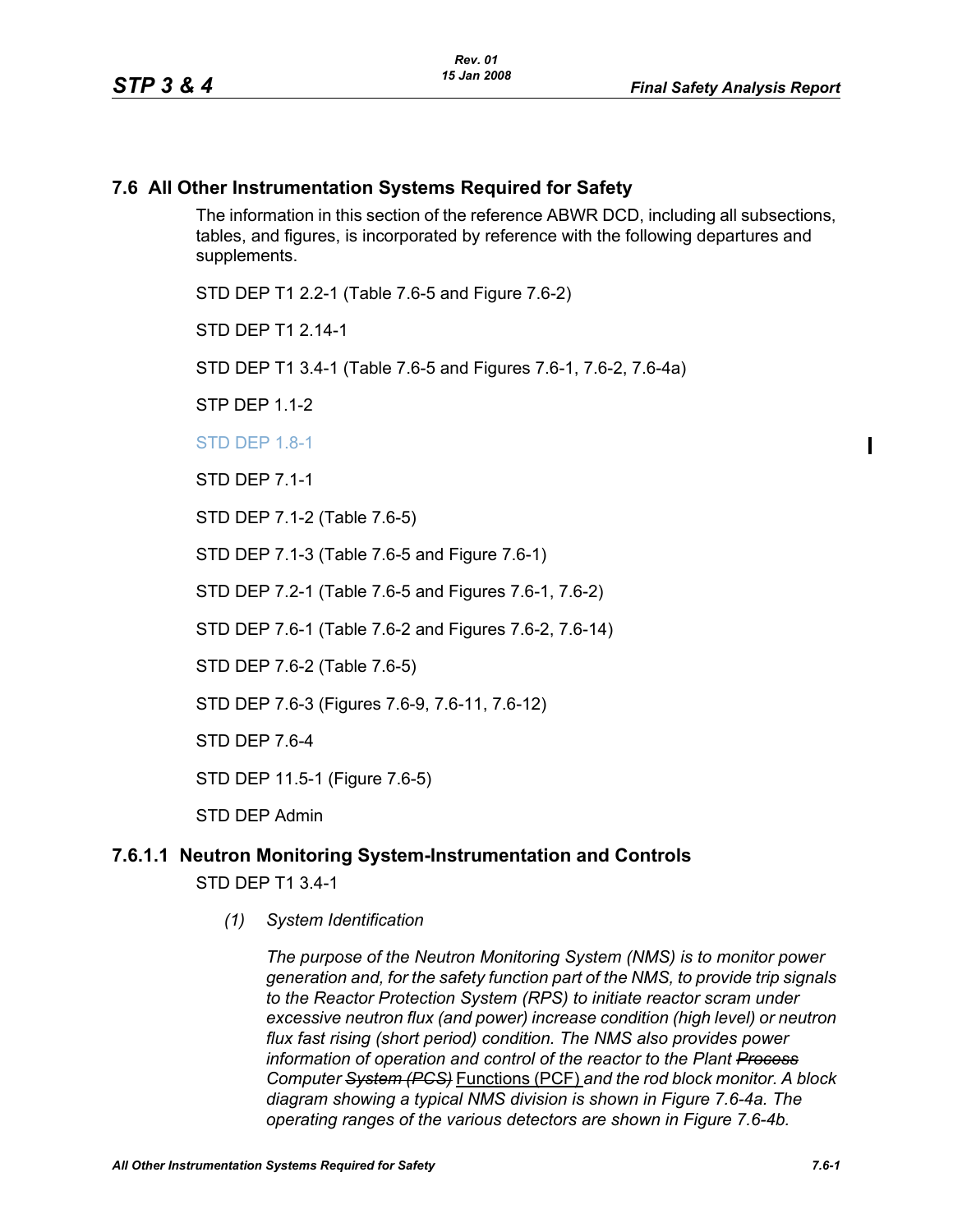# **7.6.1.1.1 Startup Range Neutron Monitor Subsystem-Instrumentation and Controls** STD DEP T1 3.4-1

STD DFP 7 2-1

*(3) Physical Arrangement*

*The 10 detectors are all located at fixed elevation slightly above the midplane of the fuel region, and are evenly distributed throughout the core. The SRNM locations in the core, together with the neutron source locations, are shown in Figure 7.6-1. Each detector is contained within a pressure barrier dry tube inside the core, with signal output exiting the bottom of the dry tube undervessel. Detector cables then penetrate the primary containment and are connected to preamplifiers located in the Reactor Building. The SRNM preamplifier signals are then transmitted to the SRNM DMC (digital measurement and control) units in the control room. The DMC units provide algorithms for signal processing, flux, and power calculations, period trip margin and period calculations, and provide various outputs for local and control console displays, recorder, and to the plant process computer system* function*. There are also the alarm and trip digital outputs for both high flux and short period conditions, and the instrument inoperative trip to be sent to the RPS and RCIS separately. The electronics for the SRNMs and their bypasses are located in four separate cabinets.*

*(6) Bypasses and Interlocks*

*The 10 SRNM channels are divided into three bypass groups. With such bypass grouping, up to three SRNM channels can be bypassed at any time, with any one channel from each bypass group bypassed. There is no additional SRNM bypass capability at the divisional level. If a SRNM divisional out of service is required, this will generate a half trip to the RPS* SRNM divisional alarm (not an RPS trip) if the SRNM channel is not bypassed. *For SRNM calibration or repair, the bypass can be done for each individual channel separately. There are separate bypass functions for the SRNM and the APRM in the NMS (i.e., there is no single NMS divisional bypass which will affect both the SRNM and the APRM). Any APRM bypass will not force a SRNM bypass. The SRNM and APRM bypasses are separate logics to the RPS, each interfacing with the RPS independently. Also, all*-All *NMS bypass logic control functions are located within the NMS, not in the RPS. The SRNM bypass switches are mounted on the control room panel.*

*The SRNM also sends an interlock signal to the safety system logic control (SSLC) system* ESF Logic and Control System (ELCS)*. This signal is called "ATWS Permissive" and is a binary signal indicating whether the SRNM power level is above or below a specific setpoint level (Table 7.6-1). If this signal is a "high" level indicating the power is above the setpoint, this will allow the SSLC* ELCS *to permit ATWS protection action such as permission to inject liquid poison.*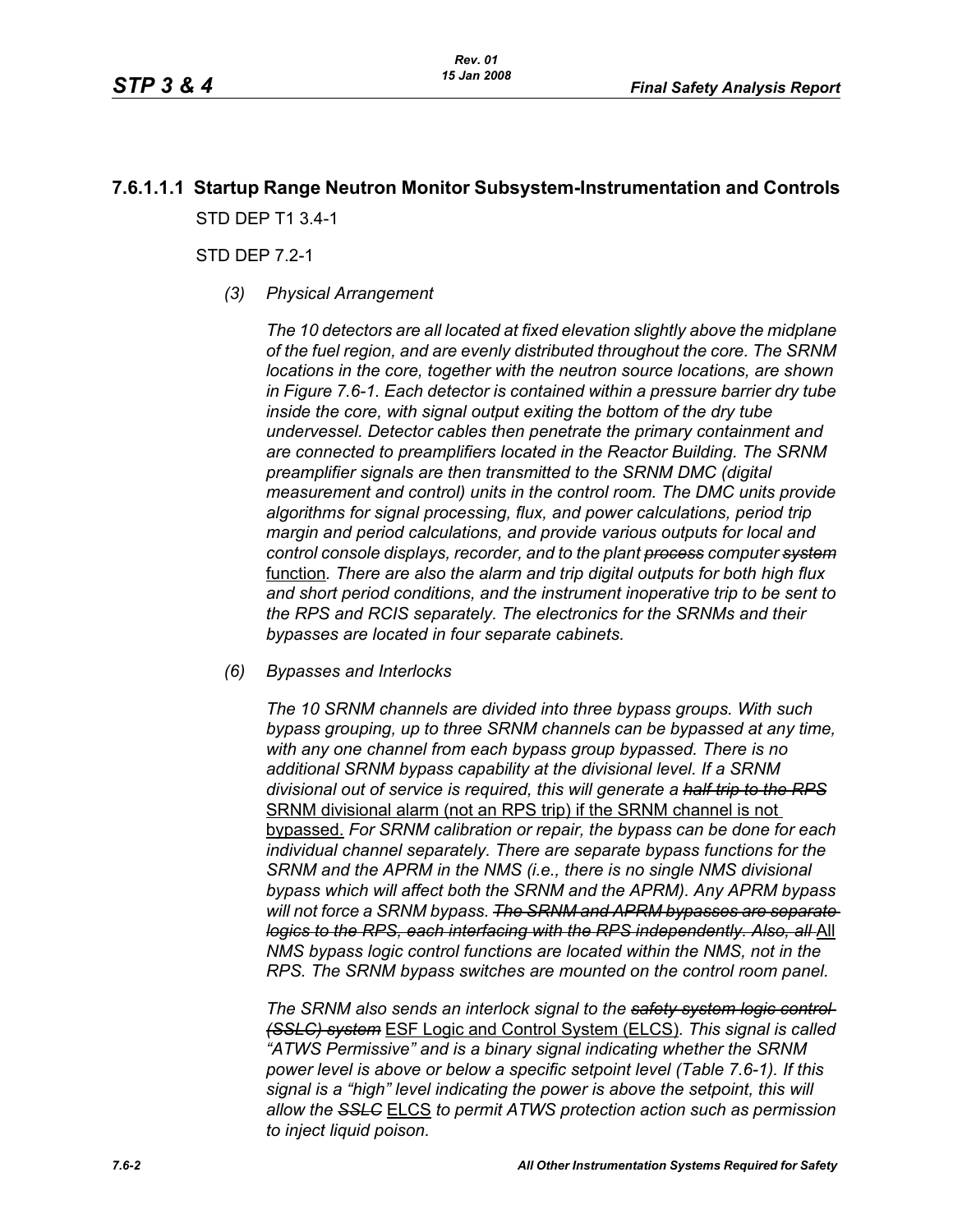## *(7) Redundancy and Diversity*

*The 10 SRNM channels are arranged into four divisions such that each of the four RPS divisions receives input signals from each and all of the four* its associated *SRNM divisions. Failure of a single SRNM channel, once bypassed, will not cause a trip to the RPS. Such failure will not prevent proper operation of the remaining trip channels in performing their safety functions (Subsection 7.2.1.1.4.2 (1)).*

## **7.6.1.1.2 Power Range Neutron Monitor Subsystem—Instrumentation and Controls**

## **7.6.1.1.2.1 Local Power Range Neutron Monitor Subsystem—Instrumentation and Controls**

STD DEP T1 3.4-1

*(4) Signal Processing*

*The LPRM detector outputs are connected by coaxial cables from under the vessel pedestal region and routed through the primary containment penetration, and through the Reactor Building to be processed for signal conditioning analog-to-digital conversion function in the control room. The LPRM signals are connected to the APRM units in the control room, where the signals are amplified. Such amplified voltage is proportional to the local neutron flux level. The LPRM signals are then used by the APRM to produce APRM signals. The 208 LPRM detectors are separated and divided into four groups to provide four independent APRM signals. Individual LPRM signals are also transmitted through dedicated interface units (for isolation) to various systems such as the RCIS, and the plant process computer* functions*.*

## **7.6.1.1.2.2 Average Power Range Monitor Subsystem—Instrumentation and Controls**

STD DEP 7.6-1

STD DEP T1 3.4-1

The Average Power Range Monitor (APRM) includes the Oscillation Power Range Monitor (OPRM).

- *(1) General Description*
	- *(b) Oscillation Power Range Monitor (OPRM)*

*The OPRM is a functional subsystem of the APRM. There are four safety- related OPRM channels, with each OPRM channel as part of each of the four APRM channels. Each OPRM receives the identical LPRM signals from the corresponding APRM channel as inputs, and forms a special OPRM cell configuration to monitor the neutron flux behavior of all regions of the core. Each OPRM cell represents a combination of four LPRM signals selected from the LPRM strings at*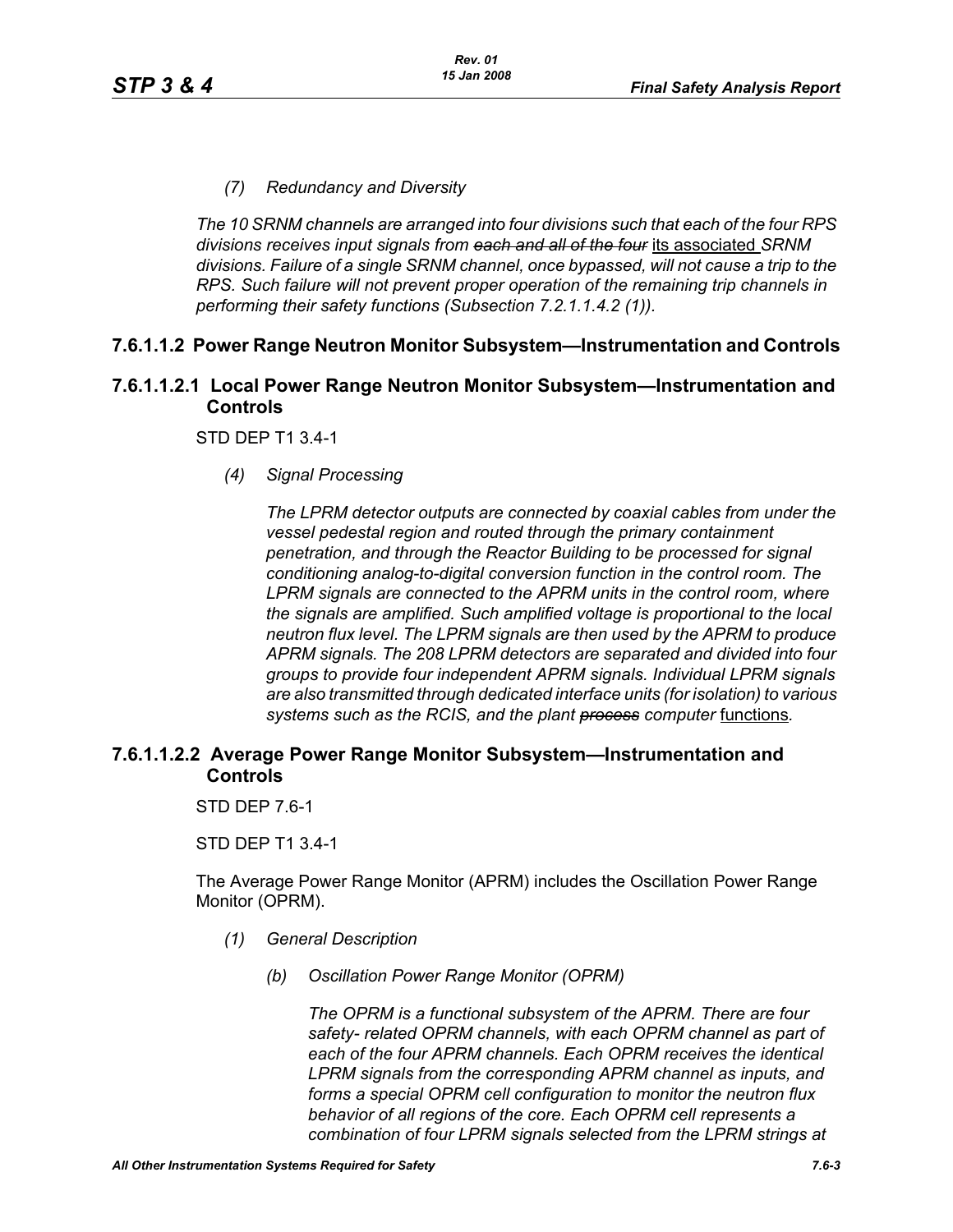*the four corners of a four-by-four fuel bundle square region. The OPRM detects thermal hydraulic instability and provides trip functions to the RPS to suppress neutron flux oscillation prior to the violation of safety thermal limits. The OPRM trips are combined with the APRM trips of the same APRM channel, to be sent to the RPS.* The OPRM trips logic is performed separately from the APRM trips logic.

*(4) Trip Function*

*For the OPRM trip function, the response signal of any one OPRM cell that satisfies the conditions and criteria of the trip algorithm will cause a trip of the associated OPRM channel. Figure 7.6-14 illustrates the trip algorithm logic. The OPRM trip function does not have its own inoperative trip for insufficient number of total LPRM inputs in the channel. It follows the APRM's inoperative trip of insufficient number of LPRMs.* The OPRM function has its own inoperative trip when the channel has less than the required minimum operable cells, or there is an OPRM self-test fault, or the APRM instrument firmware/software timer has timed out, if there is a loss of power to the APRM instrument.

- *(5) Bypasses and Interlocks*
	- *(a) APRM*

*The APRM also sends an interlock signal to the SSLC* ELCS *similar to the SRNM "ATWS Permissive" signal (Table 7.6-2). If this signal is a "high" level indicating the power is above the setpoint, this will allow the SSLC* ELCS *to permit ATWS protection action.*

- *(6) Redundancy*
	- *(b) OPRM*

*(i)There are four independent and redundant OPRM channels. The above APRM redundancy condition also applies to OPRM since each OPRM is a subsystem of each of the four APRM channels. The OPRM trip outputs also follow the two-out-of-four logic as the APRM since the OPRM trip outputs are combined with other APRM trip outputs in each APRM channel to provide the final trip outputs to the RPS.* The OPRM trip outputs also follow the two-out-of-four logic as the APRM but independent from the APRM trip outputs to the RPS. *In addition, each LPRM string with four LPRM detectors provides one LPRM input to each of the four independent and redundant OPRM channels. This provides core regional monitoring by redundant OPRM channels.*

 $\blacksquare$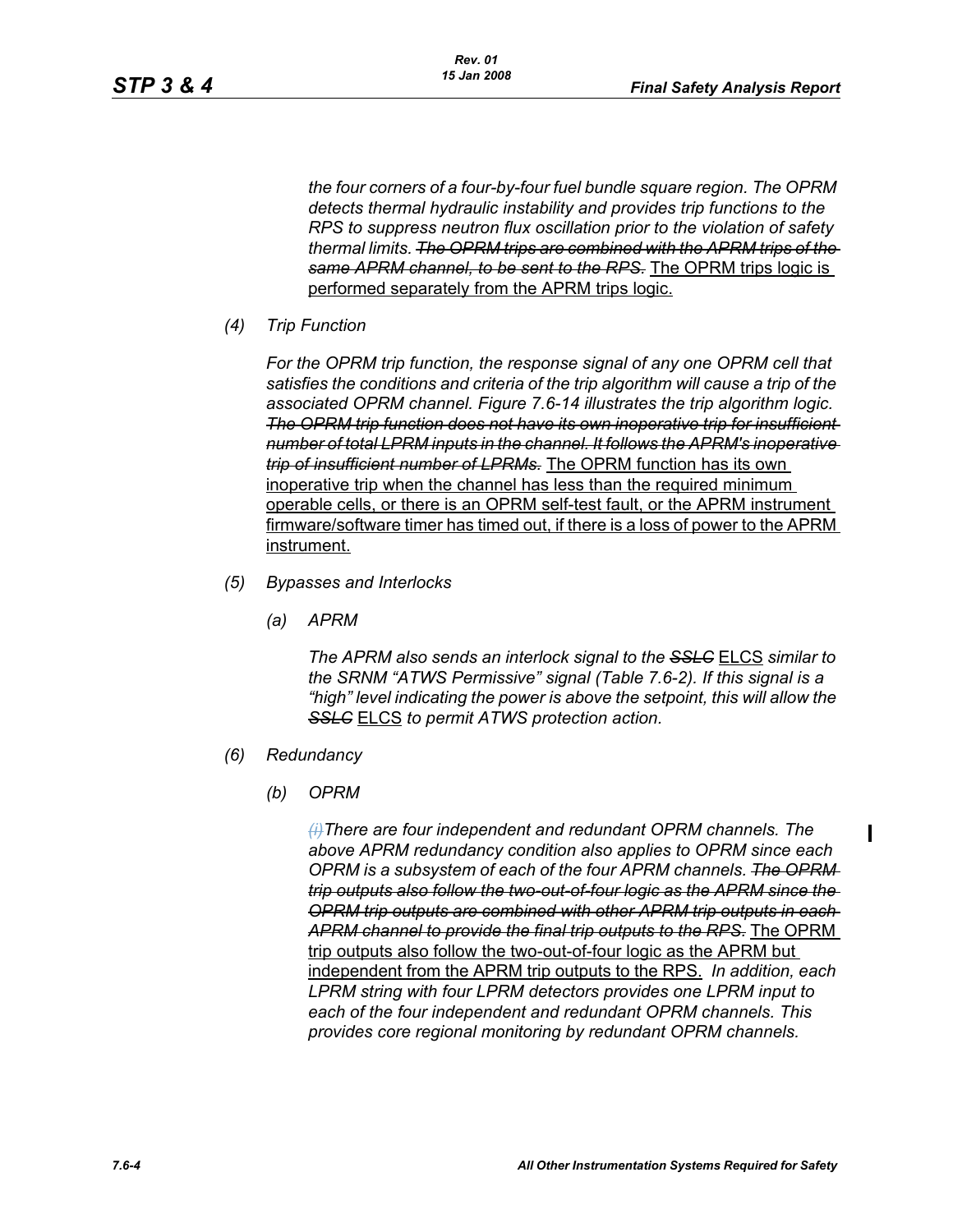*(7) Testability*

*APRM channels are calibrated using data from previous full-power runs and are tested by procedures in the instruction manual. Each APRM channel can be tested individually for the operability of the APRM scram and rod-blocking*  functions by introducing test signals. This includes the test for the OPRM trip *function. A self-testing feature similar to that described for SSLC* ELCS *is also provided.*

## **7.6.1.1.3 Reactor Operator Information**

STD DEP Admin

*The man-machine interface of the Neutron Monitoring System provides for the information and controls described in this subsection. The lists provided in Table 7.6- 3* 7.6-5 *consist of major signal information which is also documented in the system IED (Figure 7.6-1) and the system IBD (Figure 7.6-2).*

# **7.6.1.3 High Pressure/Low Pressure Systems Interlock Protection Functions**

STD DEP 7.1-1

*(14) Setpoints*

*See Chapter 16 for setpoints and margin.* The safety system setpoints are listed in the Instrument Setpoint Summary Report as described in 7.1.2.1.4.1.

### **7.6.1.6 Containment Atmospheric Monitoring (CAM) System-Instrumentation and Controls**

STD DEP 11.5-1

STD DFP T1 2 14-1

*(1) System Identification*

*The CAM System (Figures 7.6-7 and 7.6-8) consists of two independent but redundant Class 1E divisions (I and II)* of radiation channels*, which are*  electrically and physically separated, and a non-safety H<sub>22</sub>/O<sub>22</sub> monitoring subsystem*. Each CAM division* divisional radiation channel *has the capability of monitoring the total gamma-ray dose rate*. CAMS also has the capability of monitoring and concentration of hydrogen and oxygen (H<sub>2</sub>/O<sub>22</sub>) in the *drywell and/or the suppression chamber during plant operation, and following a LOCA event.* 

*There are two radiation monitoring channels per division; one for monitoring the radiation level in the drywell and the other for monitoring the radiation level in the suppression chamber. Each monitoring channel consists of an ion chamber* a *detector* and *a digital log radiation monitor*, and a recorder*. Each radiation monitoring channel provides alarm indication in the control room on* 

П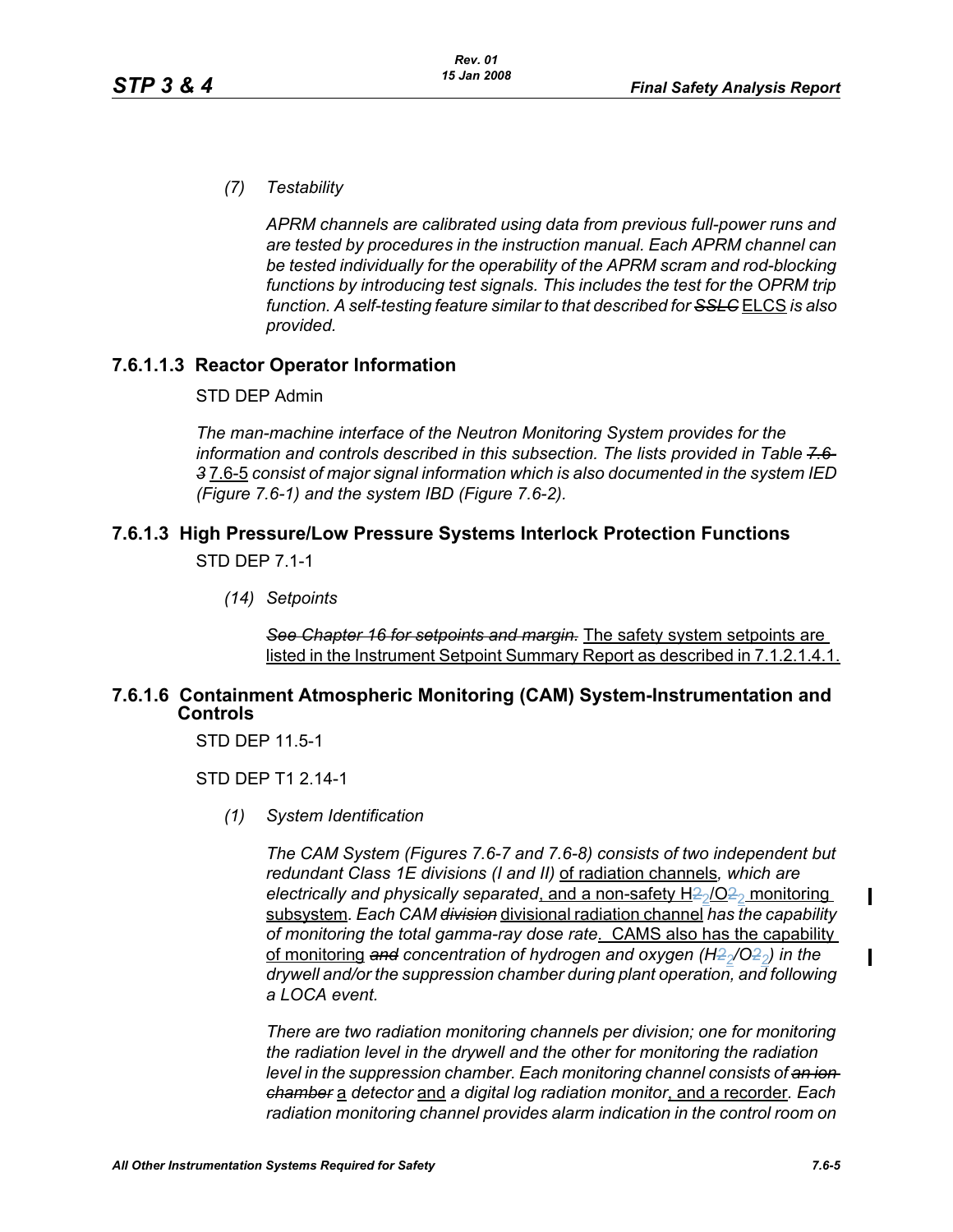*high radiation levels and also if the channel becomes inoperative.* The monitor also provides data for the historian function.

The H<sub>2</sub> $/$ O<sub>2</sub><sup>2</sup> monitoring subsystem is located within a H<sub>2</sub> $/$ O<sub>2</sub><sup>2</sup> analyzer panel. Each H<sub>2</sub><sup>2</sup>/O<sub>2</sub><sup>2</sup> analyzer panel consists Each divisional H<sub>2</sub><sup>2</sup>/O<sub>2</sub><sup>2</sup> *monitoring channel consists of valves, pumps, and pipes used to extract samples of the atmosphere in the drywell or the suppression chamber and*  feed the extracted air sample into an analyzer and monitor for measurement*recording, and for alarm indication on high concentration of gas levels.* The  $H_2^2$ /O<sub>22</sub> monitoring subsystem is non-safety and is physically and electrically separate from the safety-related components of the system.

*The piping* within the panels *used for the gas extraction is made of stainless steel and utilizes heat tracing to keep the pipes dry and free of moisture condensation.*

*(2) Power Sources*

*Each CAM Subsystem* radiation channel *is powered from divisional 120 VAC instrument bus. The same Class 1E divisional 120 VAC power source also*  supplies the heat tracing blanket used for the sampling lines. The H2<sub>2</sub>/O<sub>22</sub> subsystem is powered from non-safety equipment.

*(3) Initiating Circuits*

*Each divisional gamma radiation monitoring channel can be energized manually by the operator*. *or automatically by the LOCA signal. For the manual mode, the* The *gamma radiation monitor is on continuously during plant operation and remains on until power is turned off by the operator.*

*In the power off mode, the channel will be activated automatically in the presence of a LOCA (high drywell pressure or low reactor water level).*

*Each <del>divisional</del> H<sub>2</sub><sup>* $/$ *</sup>O<sub>2</sub><sup>2</sup></sub> monitoring subsystem (except for the two sampling pumps) is powered continuously during plant operation. One pump* Each subsystem *is controlled by an operator and is used during reactor operation and the other is* can also be *turned on by the LOCA signal to allow measurement during an accident.*

*The heat tracing used in each H<del>2</del><sub>2</sub>/O<del>2</del><sub>2</sub> sample line is <u>located within the panel</u>* and is *temperature controlled to prevent moisture condensation in the pipes.* 

*Each divisional H22/O22 analyzer and monitor can selectively measure the atmosphere in the drywell or the suppression chamber.*

*Division I and II LOCA signals are provided to the CAM System from the RHR System. These signals are based on two-out-of-four logic signals for the high drywell pressure or low reactor water level.*

 $\mathbf I$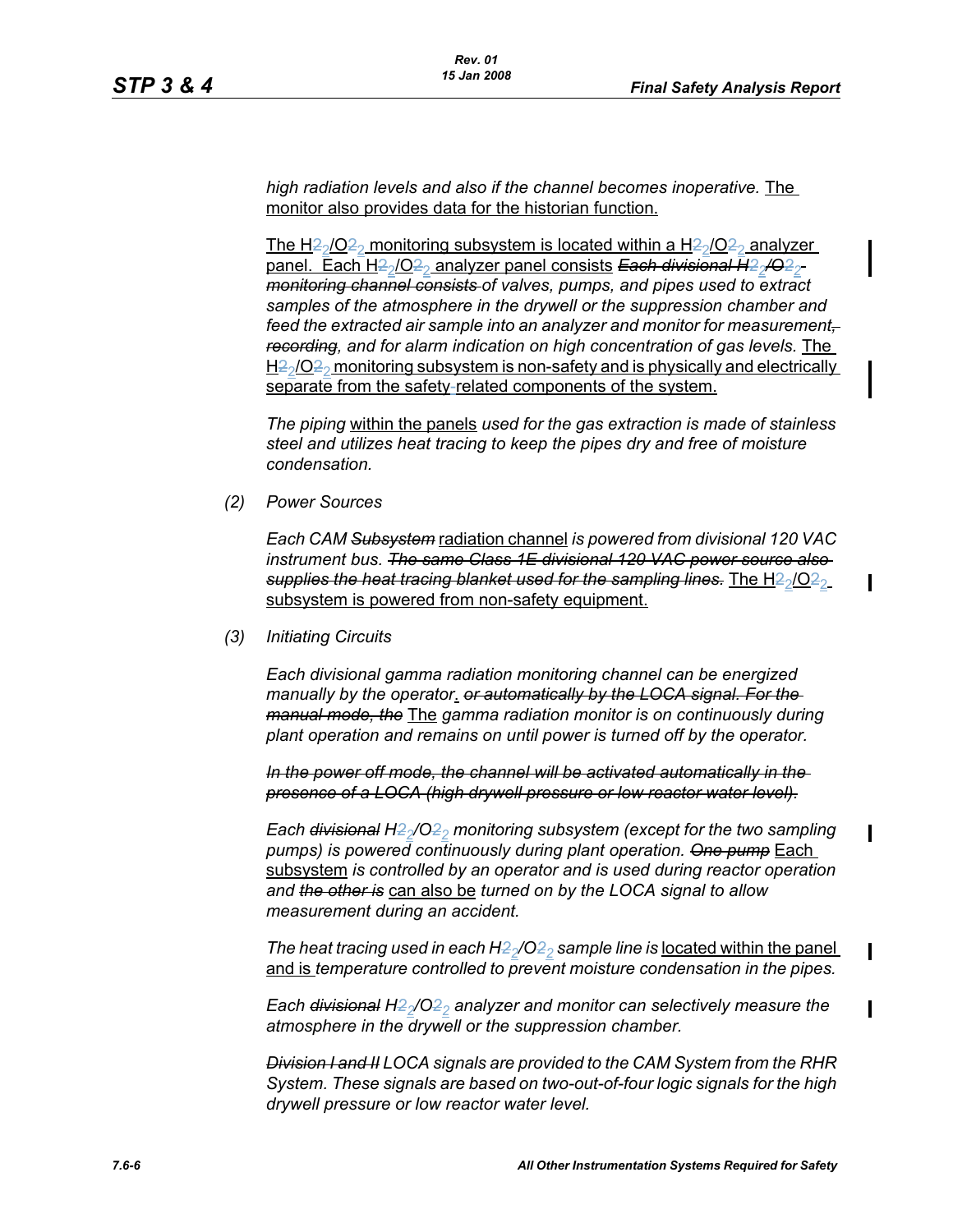*(4) Redundancy and Diversity*

*The CAM Subsystems, Divisions I and II* radiation channels*, are independent and are redundant to each other.*

*(5) Divisional Separation*

*The two CAM Subsystems* radiation monitoring channel divisions *are electrically and physically separated so that no single design basis event is capable of damaging equipment in more than one CAM division. No single failure or test, calibration, or maintenance operation can prevent function of more than one division.*

*(8) Operational Considerations*

*The following information is available to the reactor operator:*

- *(a) Each gamma radiation channel consists of an ion chamber* a detector, and *a log radiation monitor, and a recorder. Each channel has a range of 0.01 Gy/h* mSv/h *to 10*<sup>5</sup> mSv/h*. Gy/h. Each channel will initiate an alarm on high radiation level or on an inoperative channel.*
- *(b) Each hydrogen/oxygen monitoring channel uses* panel contains *a sampling rack for extracting the atmosphere from the drywell or the suppression chamber and for analyzing the contents for both H2<sub>2</sub>/O<sub>2</sub><sup>2</sup></sup> concentration. The gaseous measurements are made by volume on a wet basis after humidity correction (dry basis before humidity correction). Separate monitors are provided for oxygen and hydrogen indications.*

*Each H22/O22 analyzer rack has a series of* panel has *alarms to indicate a high concentration of hydrogen and of oxygen, and to alert the operator of any abnormal system parameter. Refer to Figure 7.6-8 for definition of these alarms.*

#### **7.6.1.7 Suppression Pool Temperature Monitoring System-Instrumentation and Controls**

#### **7.6.1.7.1 System Identification**

STD DEP 7.6-2

STD DEP T1 3.4-1

*The Suppression Pool Temperature Monitoring (SPTM) System is a subsystem of the* Reactor Trip and Isolation System (RTIS). It is *provided to monitor suppression pool temperature. Monitoring of suppression pool temperature is provided so that trends in suppression pool temperature may be established in sufficient time for proper cooling of the suppression pool water and for reactor scram due to high suppression pool* 

П

П

 $\blacksquare$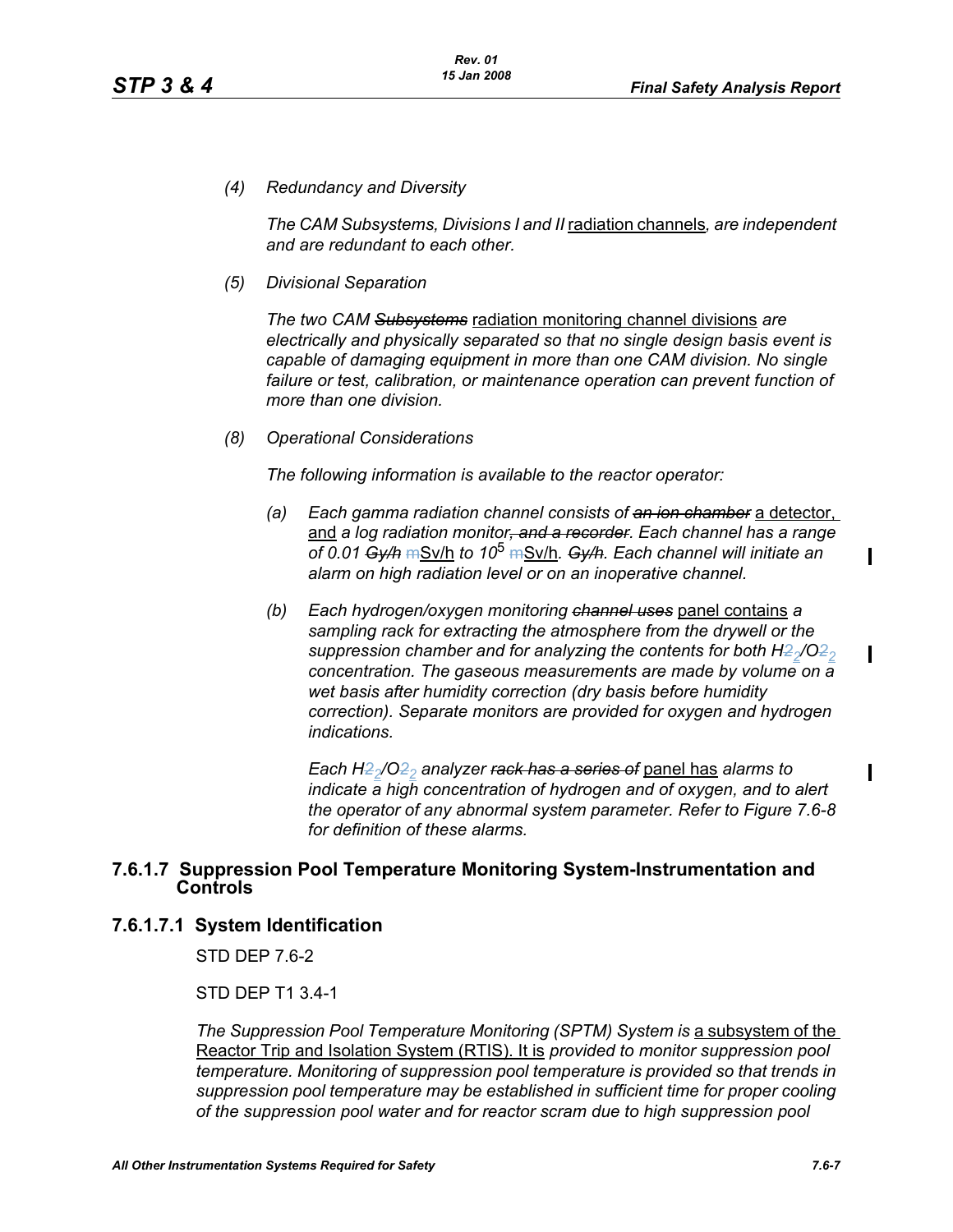*temperature and for reactor power control based upon symptom-based emergency operating procedures.*

## **7.6.1.7.3 Equipment Design**

STD DEP 7.6-3

STD DEP T1 3.4-1

*The SPTM System configuration is shown in Figures 7.6-9 and 7.6-10. There are eight temperature circumferential sensor locations (Figure 7.6-9), which are chosen based upon the following considerations:*

*(2) Each SRV* discharge line quencher *is in direct sight of two sets of temperature sensors within 9 meters.*

*Electrical wiring for each sensor is terminated, for sensor replacement or maintenance, in the wetwell. This termination is sealed for moisture protection from condensation or wetwell sprays. Division I, II, III and IV sensors are wired through Division I, II, III or IV electrical penetrations, respectively. Division I, II, III or IV* I and II *sensor signals are wired to* for *the Remote Shutdown System* are directly hardwired*. all* All other *sensor signals* are transmitted *multiplexed to the main control room via the respective Division I, II, III or IV essential multiplexers* Data Communication Function (DCF)*.*

## **7.6.2 Analysis**

## **7.6.2.1 Neutron Monitoring System-—Instrumentation and Controls**

### **7.6.2.1.1 General Functional Requirements Conformance**

STD DEP 7.6-4

*(2) Power Range Neutron Monitors (PRNM)*

*The PRNM Subsystem provides information for monitoring the average*  power level of the reactor core and for monitoring the local power level when *the reactor power is in the power range (above approximately 15%* 5% *power). It mainly consists of the LPRM and the APRM Subsystems.*

### **7.6.2.1.2 Specific Regulatory Requirements Conformance**

STP DEP 1.1-2

STD DEP 1.8-1

*(1) 10CFR50.55a (IEEE* 279-603*):*

*There are 52 LPRM assemblies evenly distributed in the core. There are four LPRM detectors on each assembly, evenly distributed from near the bottom of the fuel region to near the top of the fuel region (Figure 7.6-3). A total of 208 detectors are divided and assigned to one APRM division. Electrical*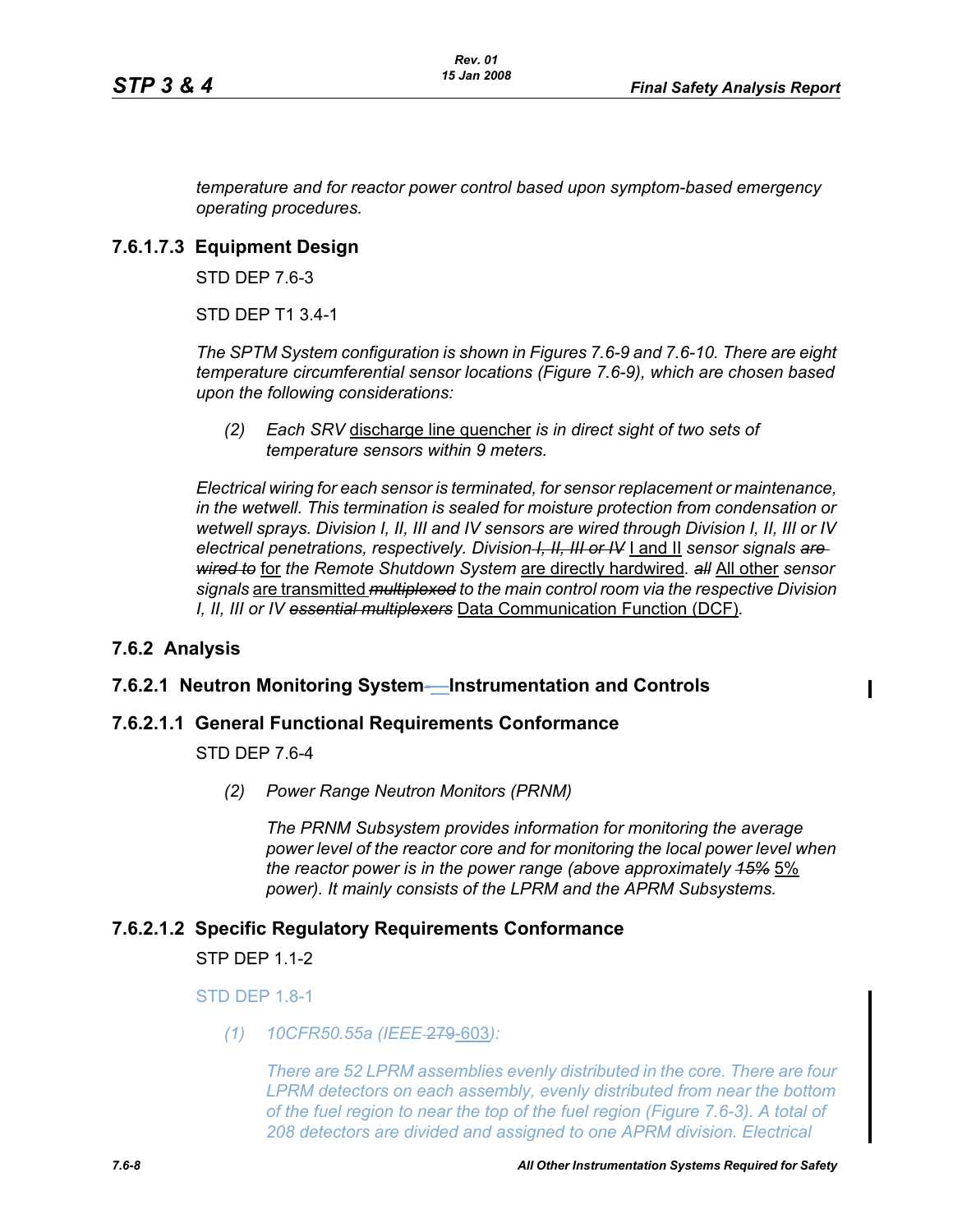*wiring and physical separation of the division is optimized to satisfy the safety-related system requirement. With the four divisions, redundancy criteria are met, since a scram signal can still be initiated with a postulated single failure under allowed APRM bypass conditions. The OPRM subsystem as described in Subsection 7.6.1.1.2.2 conforms to all applicable requirements of IEEE-279-603.* 

*All applicable requirements of IEEE* 279-603 *are met with the NMS.*

*(4) Branch Technical Positions (BTPs)* 

*In accordance with the Standard Review Plan for Section 7.6, and with Table 7.1-2, only BTPs 21 and 22 are considered applicable for the NMS. They are addressed as follows:* 

*(a) BTP ICSB 21- "Guidance for Application of Regulatory Guide 1.47"* 

*The ABWR design is a single unit* two units do not share NMS equipment*. Therefore, Item B-2 of the BTP is not applicable. Otherwise, the NMS is in full compliance with this BTP.* 

#### **7.6.2.2 Process Radiation Monitoring System-—Instrumentation and Controls**

#### **7.6.2.2.2 Specific Regulatory Requirements Conformance**

STP DEP 1.1-2

STD DEP 1.8-1

*(1) 10CFR50.55a (IEEE* 279-603*):*

*Electrical separation is maintained between the redundant divisions. All applicable requirements of IEEE* 279-603 *are met by the safety-related subsystem of the PRM System.*

*(4) Branch Technical Positions (BTPs)* 

*In accordance with the Standard Review Plan for Section 7.6, and with Table 7.1-2, only BTPs 21 and 22 are considered applicable for the PRM safetyrelated subsystems. They are addressed as follows:* 

*(a) BTP ICSB 21- "Guidance for Application of Regulatory Guide 1.47"*

*The ABWR design is a single unit* two units do not share PRM equipment*. Therefore, Item B-2 of the BTP is not applicable. Otherwise, the PRM System is in full compliance with this BTP.*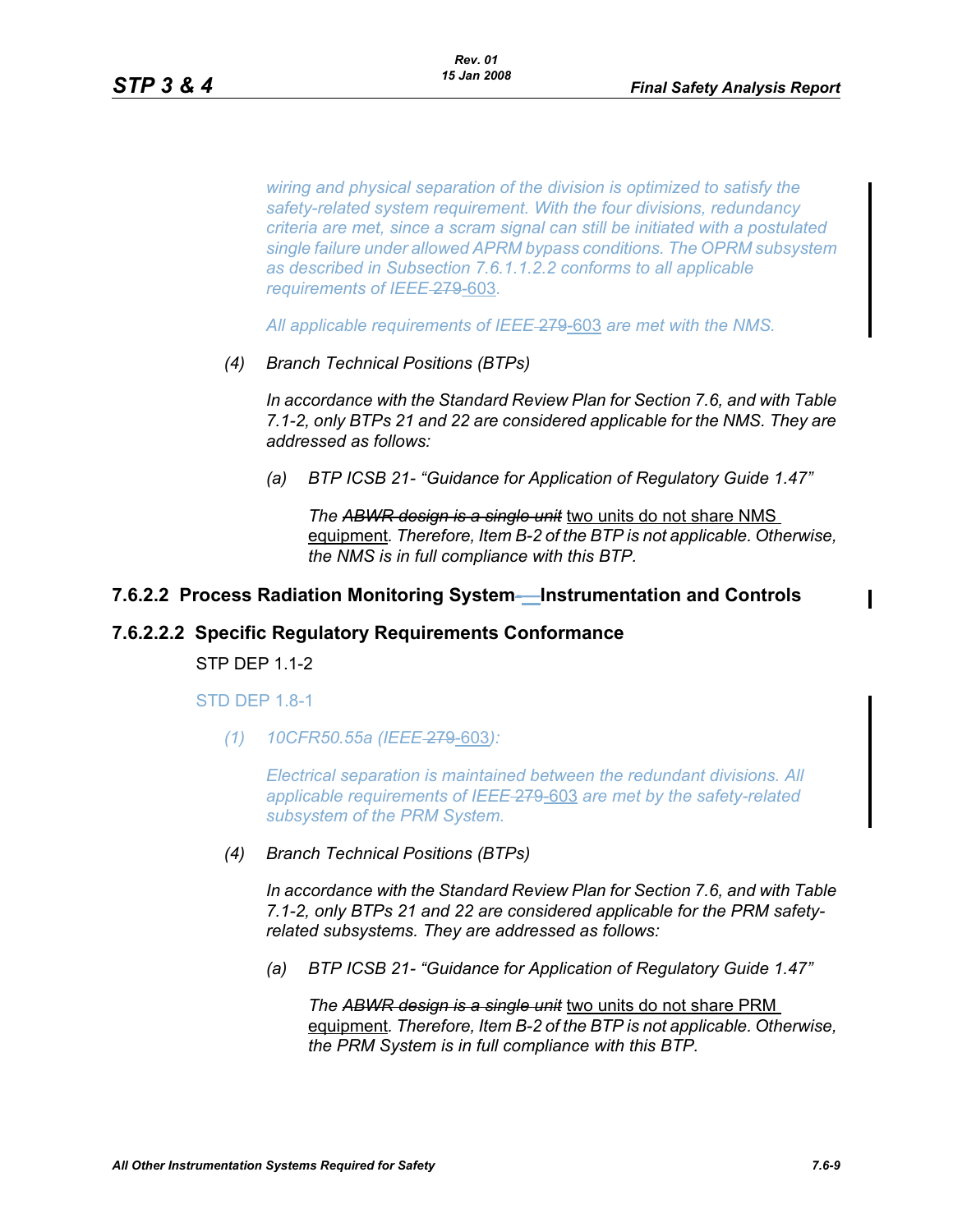## **7.6.2.6 Containment Atmospheric Monitoring System-—Instrumentation and Controls**

## **7.6.2.6.2 Specific Regulatory Requirements Conformance**

STP DEP 1.1-2

**STD DFP 1.8-1** 

*(1) 10CFR50.55a (IEEE* 279-603*)*

*The CAMS does not actuate or interface with the actuation of another safetyrelated system. Therefore, any portion of IEEE* 279-603 *which pertains to such interfaces is not applicable. All other applicable requirements of IEEE* 279-603 *are met with the CAMS.*

*(4) Branch Technical Positions (BTPs)* 

*In accordance with the Standard Review Plan for Section 7.6, and with Table 7.1-2, only BTPs 21 and 22 are addressed for the CAMS as follows:* 

*(a) BTP ICSB 21- "Guidance for Application of Regulatory Guide 1.47"*

*The ABWR design is a single unit* two units do not share CAMS equipment. *Therefore, Item B-2 of the BTP is not applicable. Otherwise, the CAMS is in full compliance with this BTP.* 

## **7.6.2.7 Suppression Pool Temperature Monitoring System-—Instrumentation and Controls**

## **7.6.2.7.2 Specific Regulatory Requirements Conformance**

 $STP$  DEP 11-2

STD DEP 1.8-1

*(1) 10CFR50.55a (IEEE* 279-603*)*

*The SPTM system continuously operates during the plant operation. It does, however, automatically initiate RHR for suppression pool cooling and generates four divisional trip signals for RPS. Therefore, the portions of IEEE 279-603 which pertain to actuation of safety functions apply through RHR and RPS. All other applicable requirements of IEEE 279-603 are met with the SPTM system.*

*(4) Branch Technical Positions (BTPs)*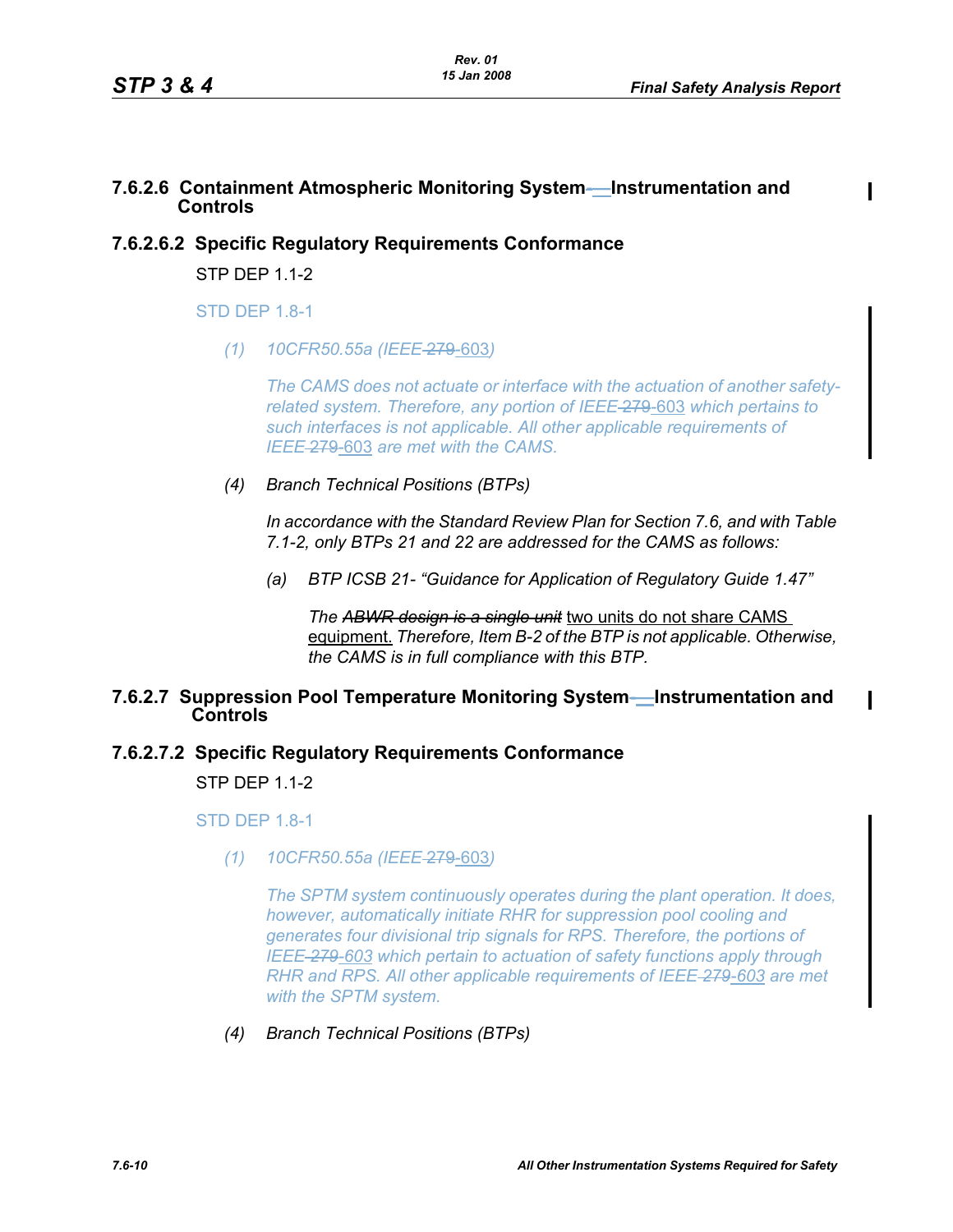*In accordance with the Standard Review Plan for Section 7.6, and with Table 7.1-2, only BTPs 21 and 22 need be addressed for the SPTM System. They are as follows:*

*(a) BTP ICSB 21-* "Guidance for Application of Regulatory Guide 1.47"

*The ABWR design is a single unit* two units do not share SPTM equipment*. Therefore, Item B-2 of the BTP is not applicable. Otherwise, the SPTM System is in full compliance with this BTP.*

## **7.6.3 COL License Information**

### **7.6.3.1 APRM Oscillation Monitoring Logic**

The following standard supplement addresses COL License Information Item 7.2.

The APRM oscillation logic is implemented as described in the Licensing Topical Report, NEDO-33328 "Advanced Boiling Water Reactor (ABWR) APRM Oscillation Monitoring Logic," dated March 2007 which provides additional description of this function.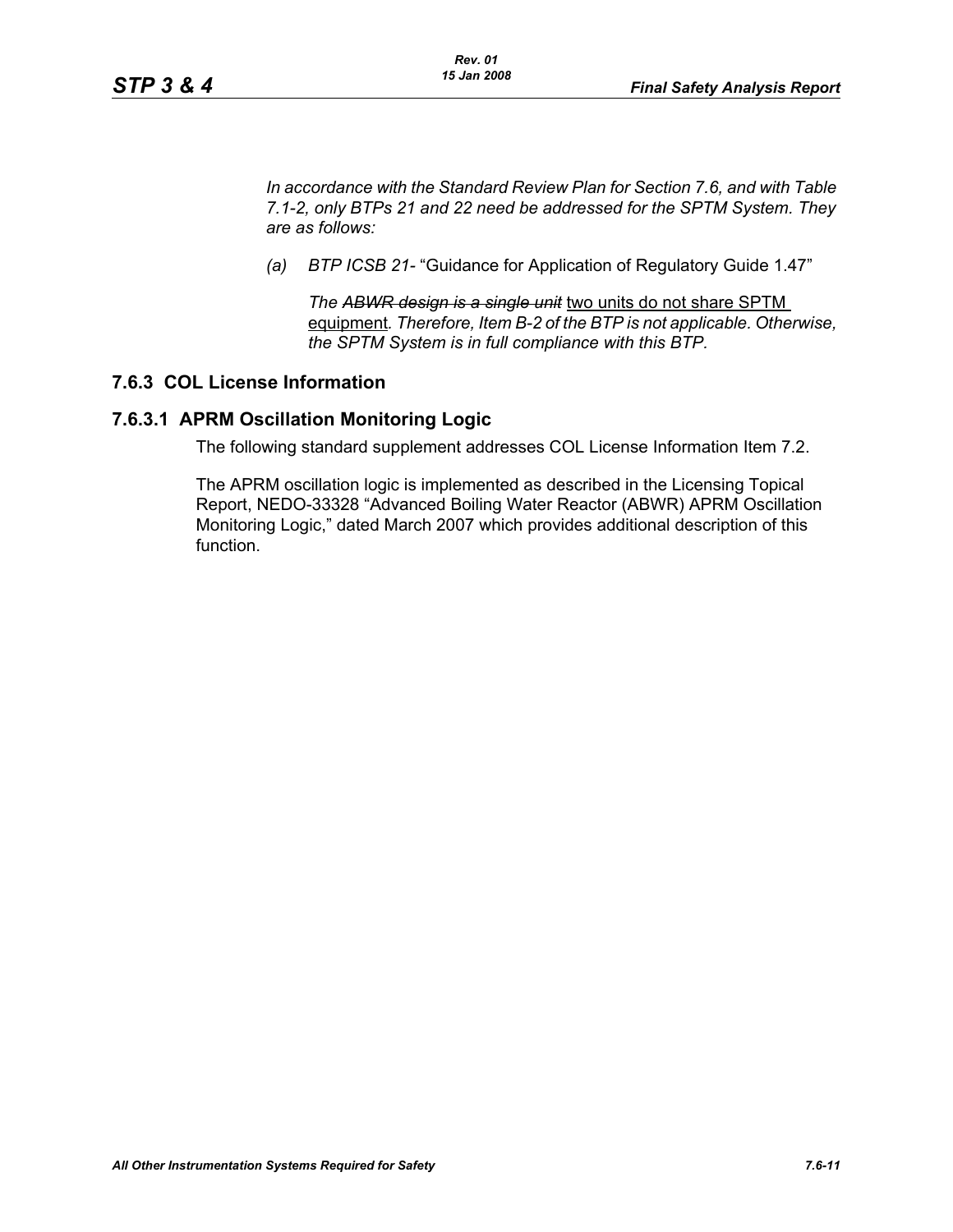$\mathbf I$  $\blacksquare$ 

 $\mathbf{I}$ 

### **Table 7.6-2 APRM Trip Function Summary**

| <b>Trip Function</b>      | <b>Trip Setpoint (Nominal)</b> | <b>Action</b>      |
|---------------------------|--------------------------------|--------------------|
| (b) OPRM Trip Function    | $S = S_D = 1.10**$             | Scram <sub>†</sub> |
| Period-Based Trip $(S_P)$ | $S = SD=1.10**$                | <b>Scram</b>       |

\*\* Other Pre-Trip Condition parameters of the algorithm are:

Tmin=1 s, Tmax=3.5 s, +terror=*0.15 s* **0.1s,** NP=10. (For details see Figure 7.6-14).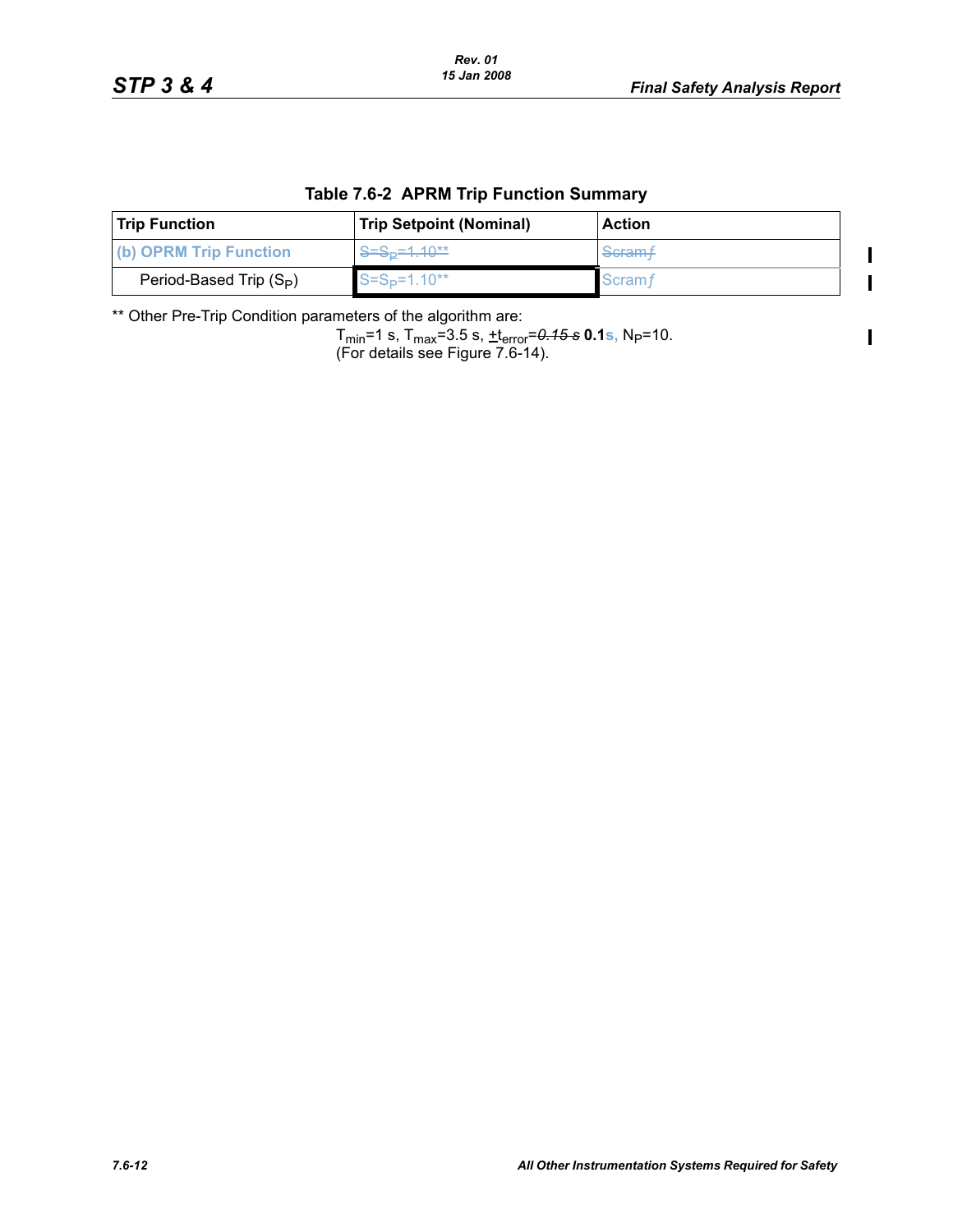## **Table 7.6-5 Reactor Operator Information for NMS**

| (1) The NMS provides for the activations of the following annunciations at the main control panel:                                                                                                                         |
|----------------------------------------------------------------------------------------------------------------------------------------------------------------------------------------------------------------------------|
| APRM neutron flux simulated thermal power upscale rod block<br>(i)                                                                                                                                                         |
| (vv) ATIP containment isolation valve open                                                                                                                                                                                 |
| (3) The dedicated operator interface of the NMS provides logic and operator controls, so that the<br>operator can perform the following functions at the main control panel:                                               |
| (d) MRBM rod block logie reset                                                                                                                                                                                             |
| (4) Certain NMS-related information, available on the main control panel, is implemented in software<br>which is independent of the <i>process computer</i> plant computer functions. This information is listed<br>below. |
| (5) GRTVDU displays, which are part of the performance monitoring and control system, provide certain<br>NMS-related displays and controls on the main control panel which are listed below:                               |
| (iii) SRNM ATWS permissive                                                                                                                                                                                                 |
| (qq)APRM ATWS permissive                                                                                                                                                                                                   |
| (w) Reference APRM downscale rod block status (for each MRBM main channel)MRBM<br>subchannel auto-bypassed                                                                                                                 |
| Acronyms<br><b>CRTVDUCathode Ray Tube Video Display Unit</b>                                                                                                                                                               |
|                                                                                                                                                                                                                            |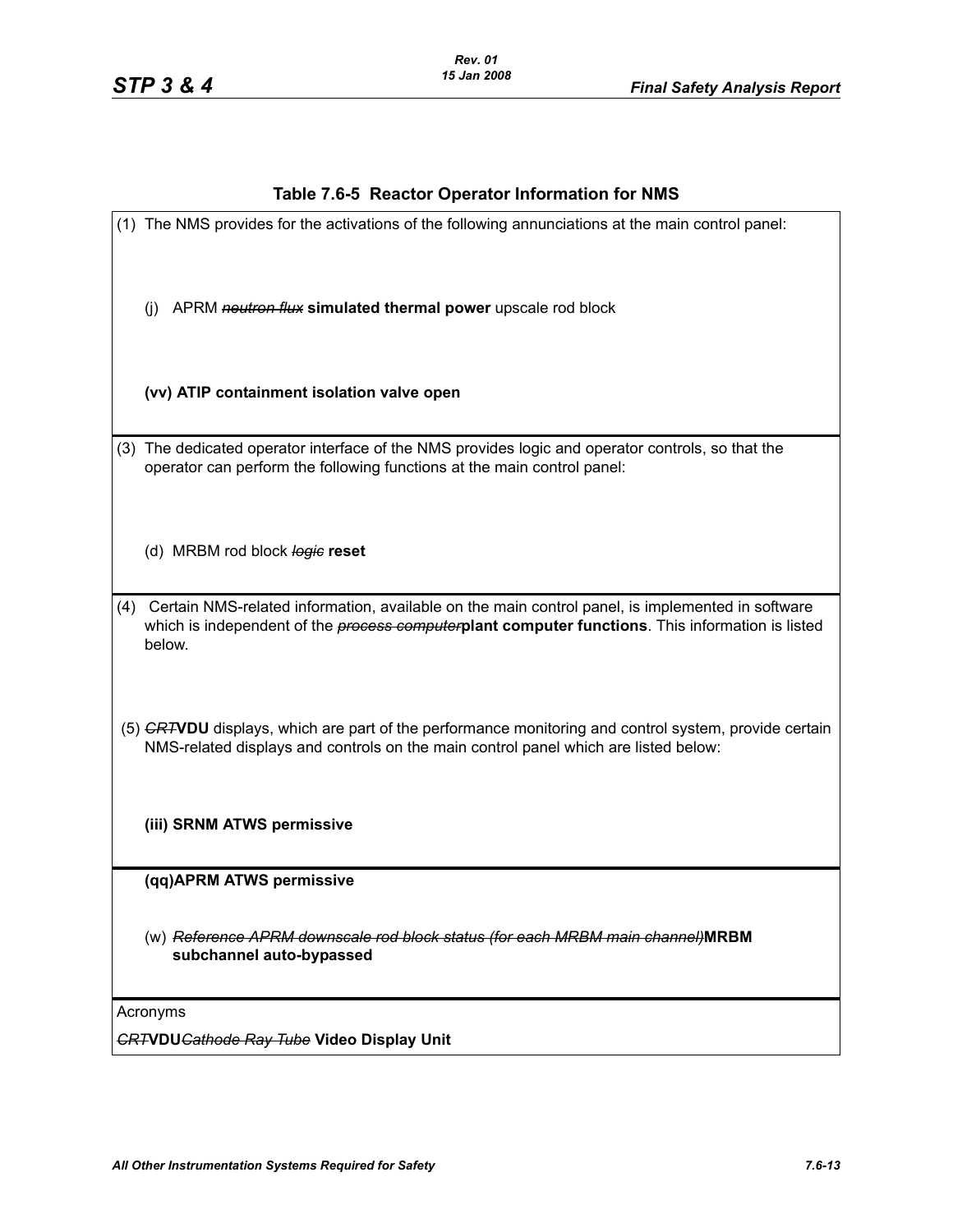The following figures are located in Chapter 21:

- Figure 7.6-1 Neutron Monitoring System IED (Sheets 1 & 3)
- Figure 7.6-2 Neutron Monitoring System IBD (Sheets 1,3,6,9,25-27)
- Figure 7.6-5 Process Radiation Monitoring System IED (Sheets 1-9)
- **Figure 7.6-11 Suppression Pool Temperature Monitoring System IED** (Sheets 1,3)
- **Figure 7.6-12 Suppression Pool Temperature Monitoring System IBD** (Sheets 1-5)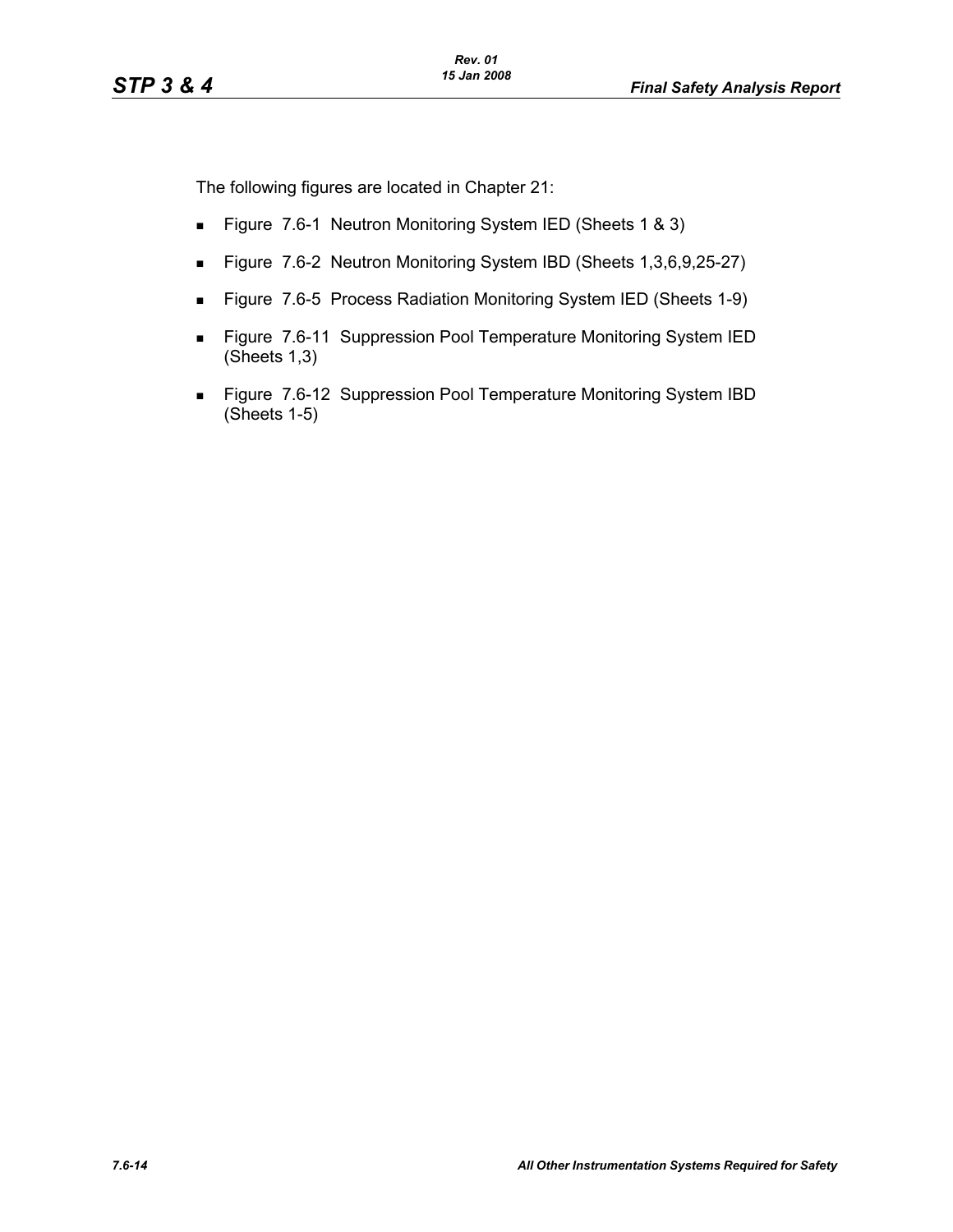

**Table 7.6-4a Basic Configuration of a Typical Neutron Monitoring System Division**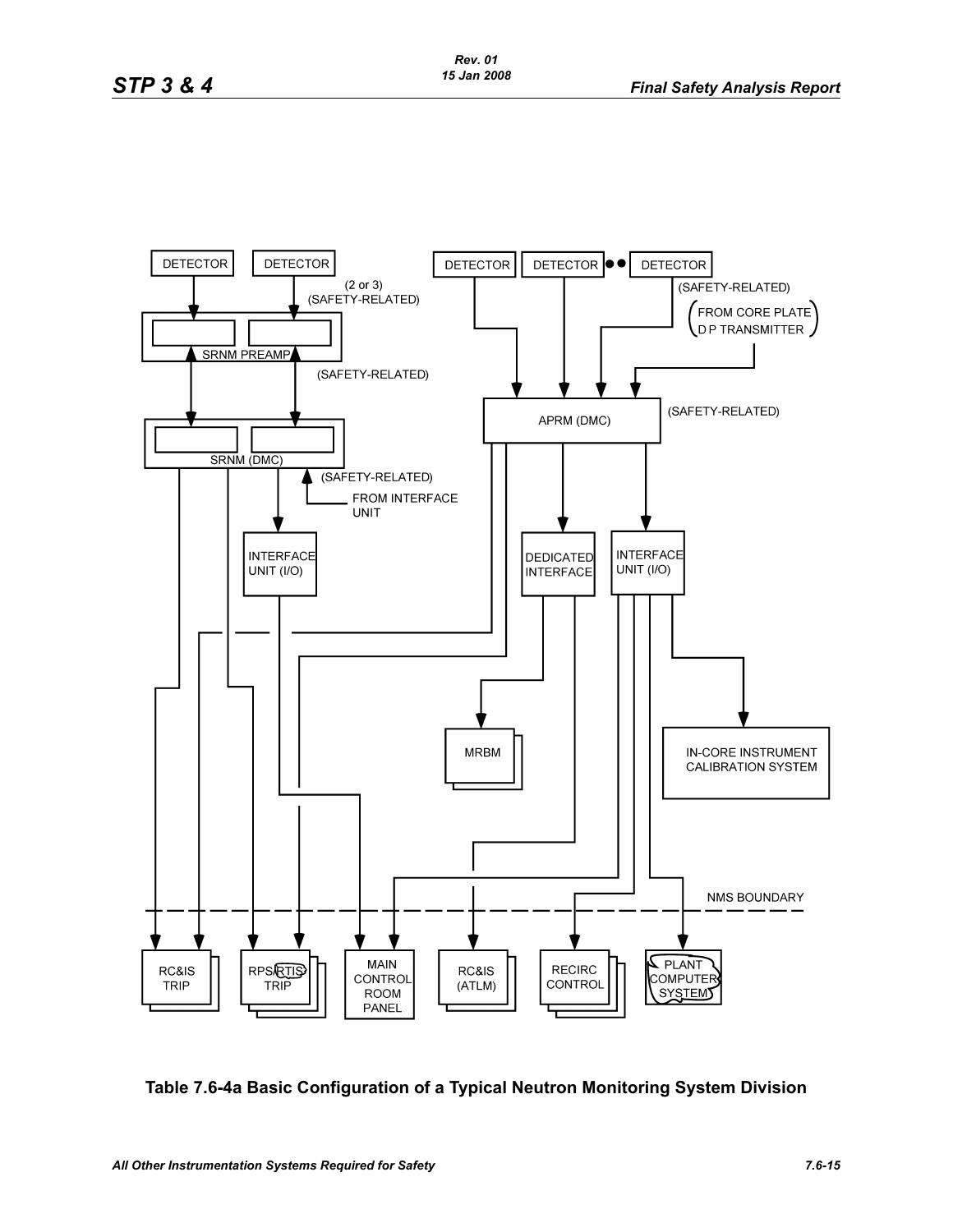

|              | <b>DIVISION I</b>    | <b>DIVISION II</b> | <b>DIVISION III</b> | <b>DIVISION IV</b> |
|--------------|----------------------|--------------------|---------------------|--------------------|
| $16^{\circ}$ | TE-001A,E,J,N        |                    | TE-001C, G, L, R    |                    |
|              |                      | TE-002B, F, K, P   |                     | TE-002D, H, M, S   |
| $106^\circ$  |                      | TE-003B, F, K, P   |                     | TE-003D, H, M, S   |
|              | TE-004A, E, J, N     |                    | TE-004C, G, L, R    |                    |
| $196^\circ$  | TE-005A,E,J,N        |                    | TE-005C, G, L, R    |                    |
|              |                      | TE-006B,F,K,P      |                     | TE-006D, H, M, S   |
| $286^\circ$  |                      | TE-007B, F, K, P   |                     | TE-007D, H, M, S   |
|              | 322 TE-008A, E, J, N |                    | TE-008C, G, L, R    |                    |
|              |                      |                    |                     |                    |



# **Figure 7.6-9 Instrumentation Location Definition for the Suppression Pool Temperature Monitoring System**